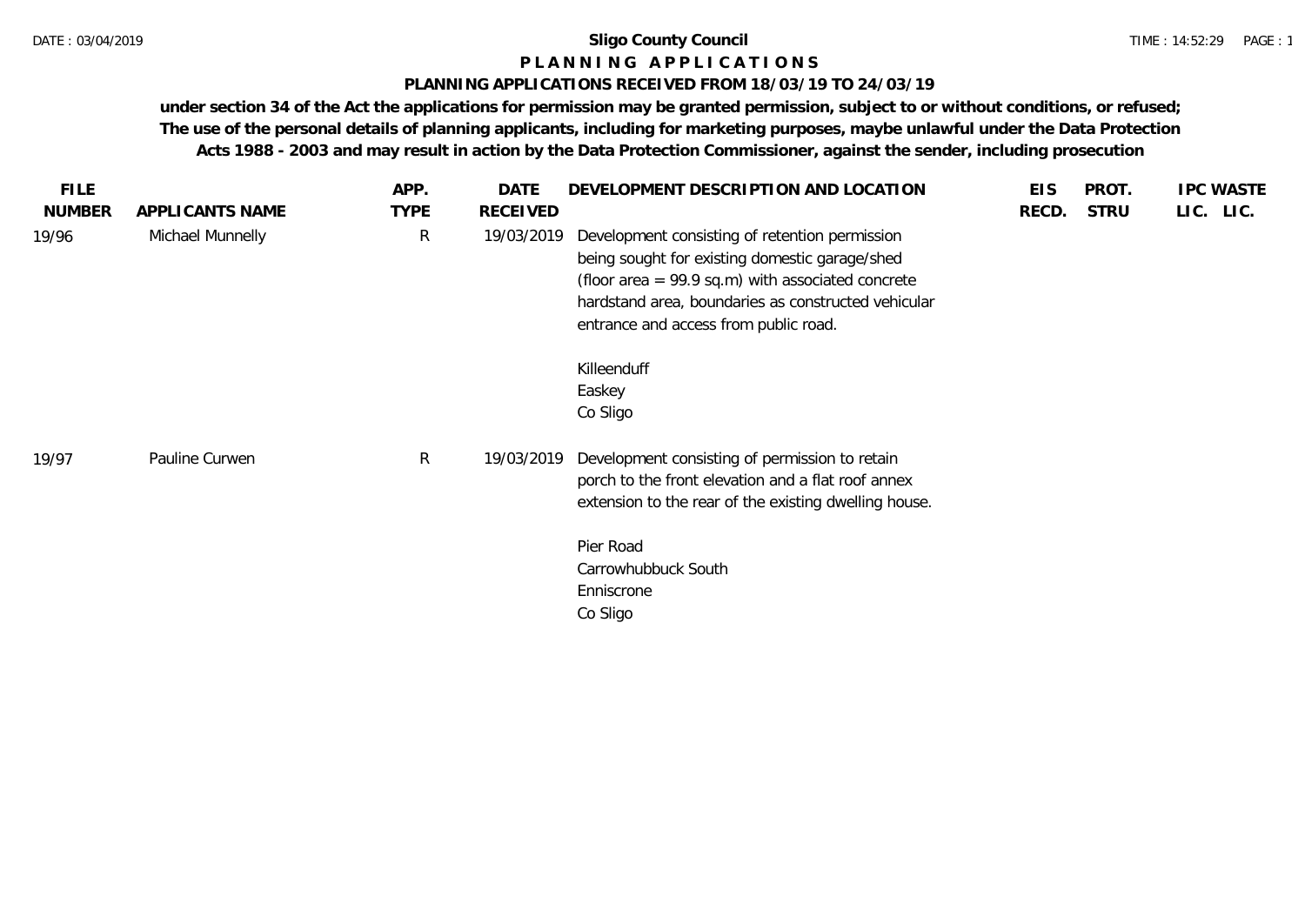#### **P L A N N I N G A P P L I C A T I O N S**

### **PLANNING APPLICATIONS RECEIVED FROM 18/03/19 TO 24/03/19**

| <b>FILE</b>   |                                                                                  | APP.        | <b>DATE</b>     | DEVELOPMENT DESCRIPTION AND LOCATION                                                                                                                                                                                                                                                                                                                                                                                                                                                                                                                                           | <b>EIS</b> | PROT.       | <b>IPC WASTE</b> |
|---------------|----------------------------------------------------------------------------------|-------------|-----------------|--------------------------------------------------------------------------------------------------------------------------------------------------------------------------------------------------------------------------------------------------------------------------------------------------------------------------------------------------------------------------------------------------------------------------------------------------------------------------------------------------------------------------------------------------------------------------------|------------|-------------|------------------|
| <b>NUMBER</b> | APPLICANTS NAME                                                                  | <b>TYPE</b> | <b>RECEIVED</b> |                                                                                                                                                                                                                                                                                                                                                                                                                                                                                                                                                                                | RECD.      | <b>STRU</b> | LIC. LIC.        |
| 19/98         | Michael O'Dowd Chairperson<br>on behalf of the Board of<br>Mgmt of Kilglass N.S. | P           | 19/03/2019      | Development consisting of (1) Construction of new<br>extension (overall floor area = $115.2$ sq.m)<br>comprising of 1 No. Mainstream classroom including<br>associated sanitary and ancillary accommodations,<br>revised entrance hall, revised office location and<br>universal WC; (2) Carry out alterations to existing<br>floor plans and elevations to accommodate the<br>proposed works; (3) Upgrade existing on-site<br>effluent treatment system and percolation area; (4)<br>Connect to existing site services; (5) Carry out all<br>associated ancillary site works. |            |             |                  |
| 19/99         | Fergus McTiernan                                                                 | P           | 20/03/2019      | Drinaghan More Td<br>Kilglass<br>Enniscrone<br>Co Sligo<br>Development consisting of the construction of<br>dwelling house, installation of effluent treatment<br>system with percolation area and carry out all<br>associated ancillary site works.<br>Carrowhubbuck South<br>Enniscrone                                                                                                                                                                                                                                                                                      |            |             |                  |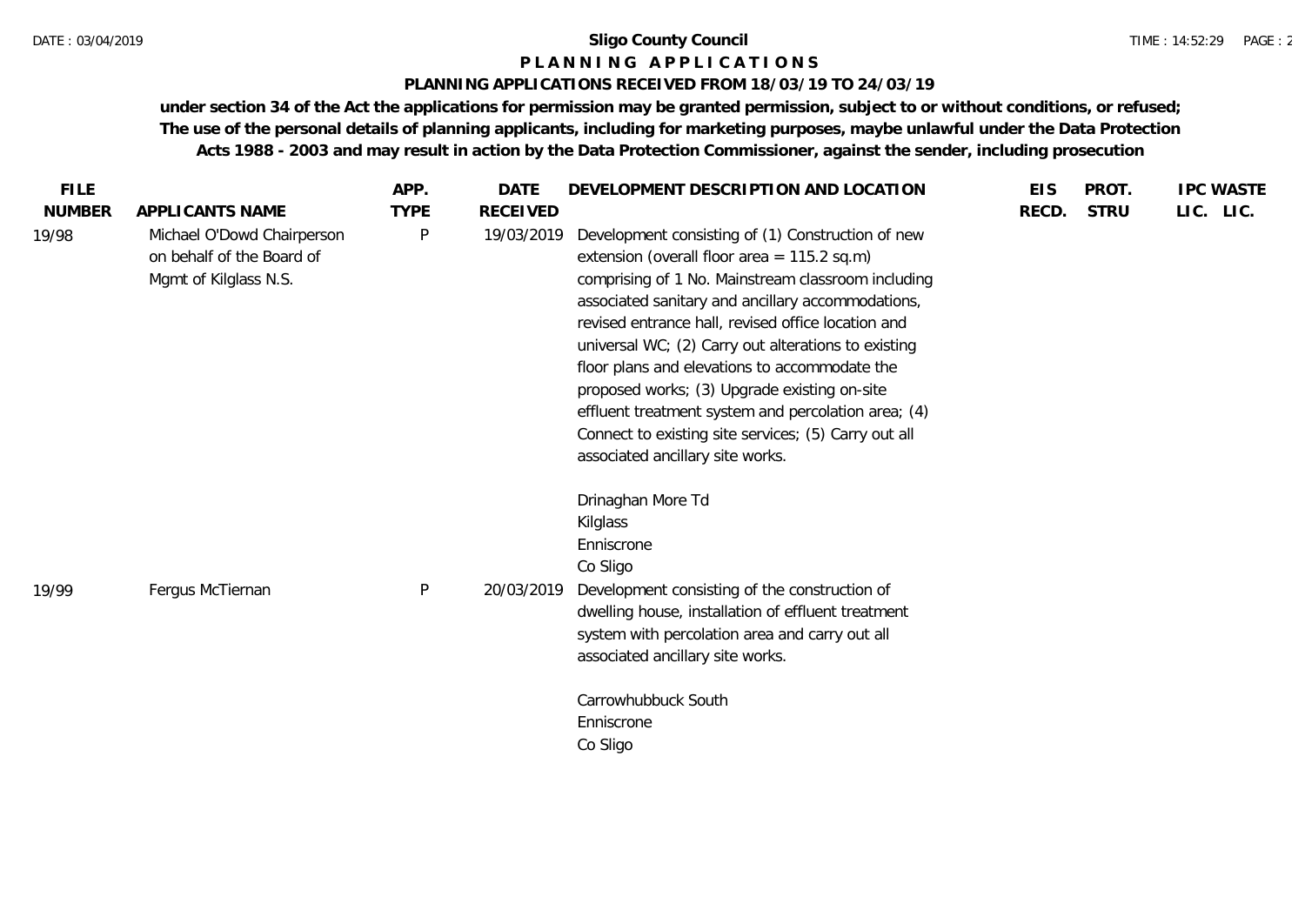# **P L A N N I N G A P P L I C A T I O N S**

# **PLANNING APPLICATIONS RECEIVED FROM 18/03/19 TO 24/03/19**

| <b>FILE</b>   |                                 | APP.         | <b>DATE</b>     | DEVELOPMENT DESCRIPTION AND LOCATION                                                                                                                   | <b>EIS</b> | PROT.       | <b>IPC WASTE</b> |
|---------------|---------------------------------|--------------|-----------------|--------------------------------------------------------------------------------------------------------------------------------------------------------|------------|-------------|------------------|
| <b>NUMBER</b> | APPLICANTS NAME                 | <b>TYPE</b>  | <b>RECEIVED</b> |                                                                                                                                                        | RECD.      | <b>STRU</b> | LIC. LIC.        |
| 19/100        | Joan & Dominic Murray           | P            | 20/03/2019      | Development consisting of elevational changes to the<br>development permitted on site under reference<br>PL17/492 and all ancillary works.             |            |             |                  |
|               |                                 |              |                 | Lisbaleely<br>Gurteen<br>Co Sligo                                                                                                                      |            |             |                  |
| 19/101        | Easkey Community Council<br>CLG | $\mathsf{P}$ | 20/03/2019      | Development consisting of installation of a single<br>storey prefabricated container unit (30m2) for<br>storage of local artisan products              |            |             |                  |
|               |                                 |              |                 | Easkey Community Grounds<br>Easkey<br>Co Sligo                                                                                                         |            |             |                  |
| 19/102        | Glen McDermott                  | P            | 21/03/2019      | for development consisting of the construction of a 5<br>Bay Slatted Shed with underground slurry storage<br>tank along with all associated site works |            |             |                  |
|               |                                 |              |                 | <b>Bricklieve</b><br>Castlebaldwin<br>Sligo                                                                                                            |            |             |                  |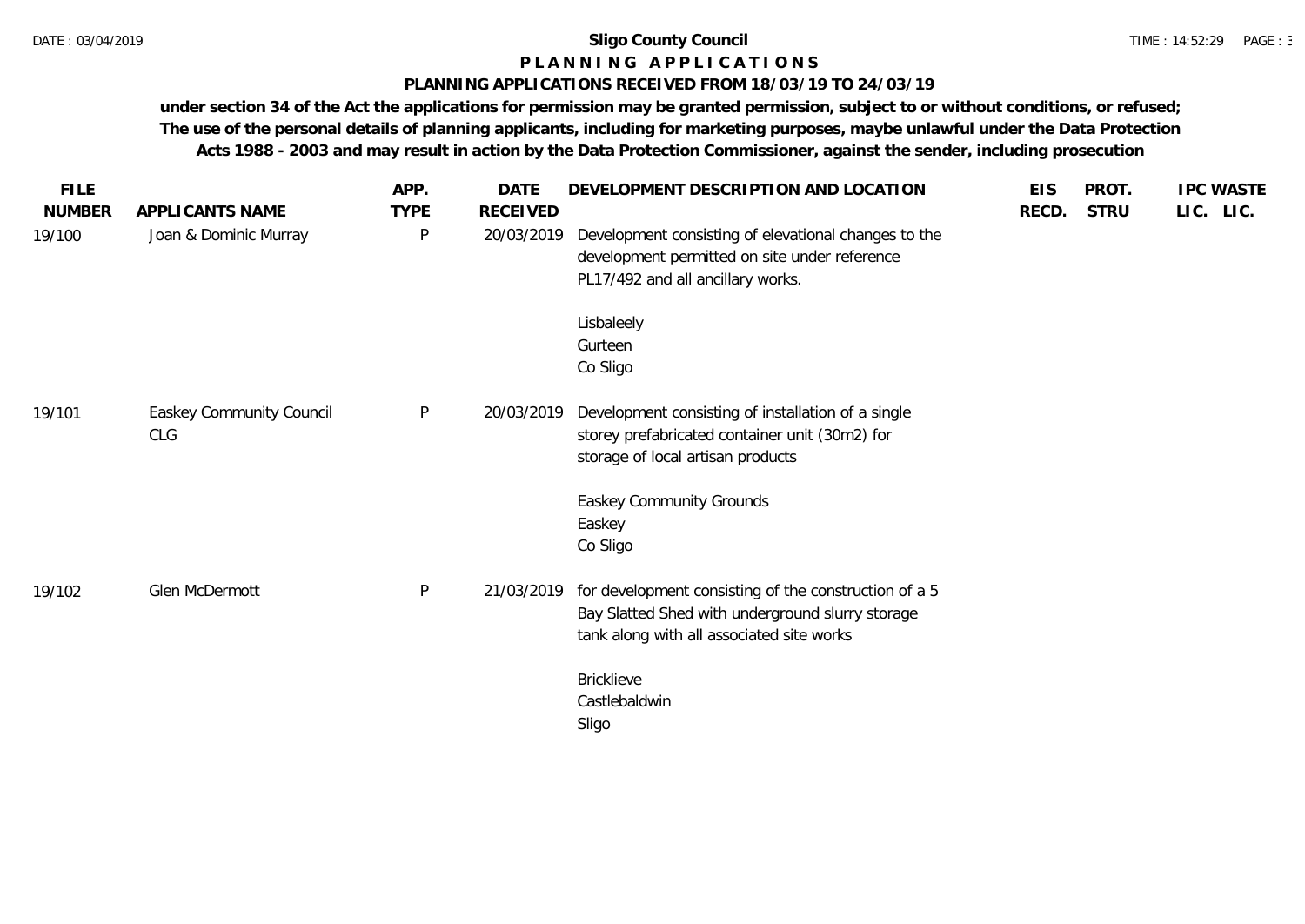#### **P L A N N I N G A P P L I C A T I O N S**

### **PLANNING APPLICATIONS RECEIVED FROM 18/03/19 TO 24/03/19**

| <b>FILE</b><br><b>NUMBER</b> | APPLICANTS NAME                 | APP.<br><b>TYPE</b> | <b>DATE</b><br><b>RECEIVED</b> | DEVELOPMENT DESCRIPTION AND LOCATION                                                                                                                                                                                                                                                                                                                                                                                                                                                                                                                                                                                                         | <b>EIS</b><br>RECD. | PROT.<br><b>STRU</b> | <b>IPC WASTE</b><br>LIC. LIC. |
|------------------------------|---------------------------------|---------------------|--------------------------------|----------------------------------------------------------------------------------------------------------------------------------------------------------------------------------------------------------------------------------------------------------------------------------------------------------------------------------------------------------------------------------------------------------------------------------------------------------------------------------------------------------------------------------------------------------------------------------------------------------------------------------------------|---------------------|----------------------|-------------------------------|
| 19/103                       | Gerry and Catherine<br>McSharry | P                   | 21/03/2019                     | Development consisting of the construction of a<br>dwelling with a waste water treatment system,<br>packaged tertiary treatment system and distribution<br>area, soak away for storm drainage and all ancillary<br>site works. A Natura Impact Statement is submitted<br>to the planning authority with the application.                                                                                                                                                                                                                                                                                                                     |                     |                      |                               |
|                              |                                 |                     |                                | Cregg<br>Rosses Point<br>Co Sligo                                                                                                                                                                                                                                                                                                                                                                                                                                                                                                                                                                                                            |                     |                      |                               |
| 19/104                       | <b>IDA</b> Ireland              | P                   | 22/03/2019                     | Development consisting of a new Advanced Office<br>Building. Permission is sought for signage, new<br>timber post-and-rail site boundaries, car parking,<br>cycle shelter, bin store, landscaping, gas tanks,<br>underground water storage tank, underground<br>pumping station, ESB substation/switch room and all<br>associated site works. The development has been<br>the subject of Screening for Appropriate Assessment<br>and Natura Impact Assessment in accordance with<br>XAB of the Planning and Development Act 2000 (as<br>amended) and under Regulation 42 of the Birds and<br>Natural Habitats Regulations 2011 (as amended). | Y                   |                      |                               |
|                              |                                 |                     |                                | IDA Business & Technology Park<br>Finisklin<br>Sligo                                                                                                                                                                                                                                                                                                                                                                                                                                                                                                                                                                                         |                     |                      |                               |
|                              |                                 |                     |                                |                                                                                                                                                                                                                                                                                                                                                                                                                                                                                                                                                                                                                                              |                     |                      |                               |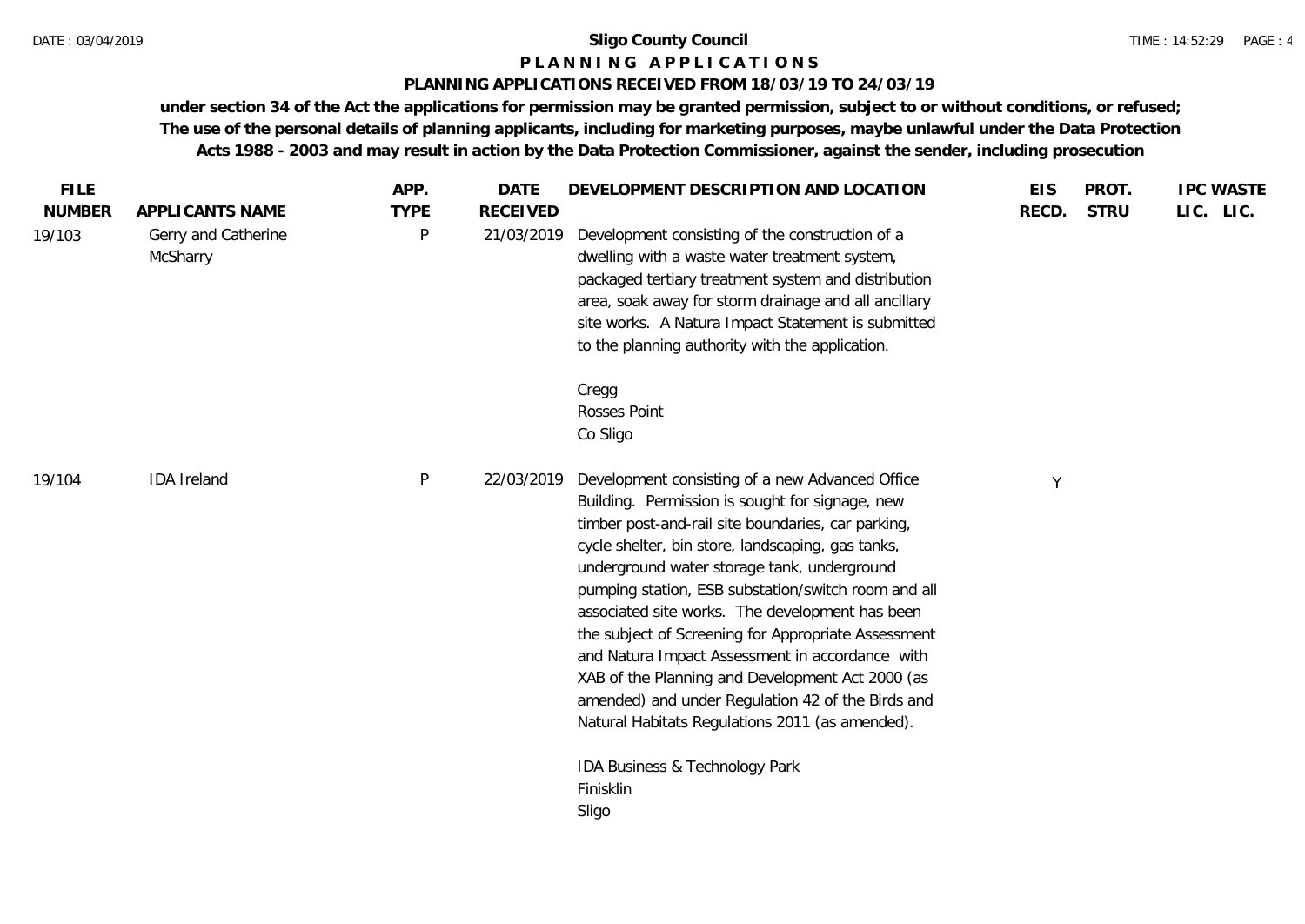#### **P L A N N I N G A P P L I C A T I O N S**

#### **PLANNING APPLICATIONS RECEIVED FROM 18/03/19 TO 24/03/19**

**under section 34 of the Act the applications for permission may be granted permission, subject to or without conditions, or refused; The use of the personal details of planning applicants, including for marketing purposes, maybe unlawful under the Data Protection Acts 1988 - 2003 and may result in action by the Data Protection Commissioner, against the sender, including prosecution**

| <b>FILE</b> |                 | APP. | DATE            | DEVELOPMENT DESCRIPTION AND LOCATION |       | <b>PROT</b> | <b>IPC WASTE</b> |
|-------------|-----------------|------|-----------------|--------------------------------------|-------|-------------|------------------|
| NUMBER      | APPLICANTS NAME | TVDF | <b>RECEIVED</b> |                                      | RECD. | STRU        | LI C.<br>LIC.    |

**Total: 9**

\*\*\* END OF REPORT \*\*\*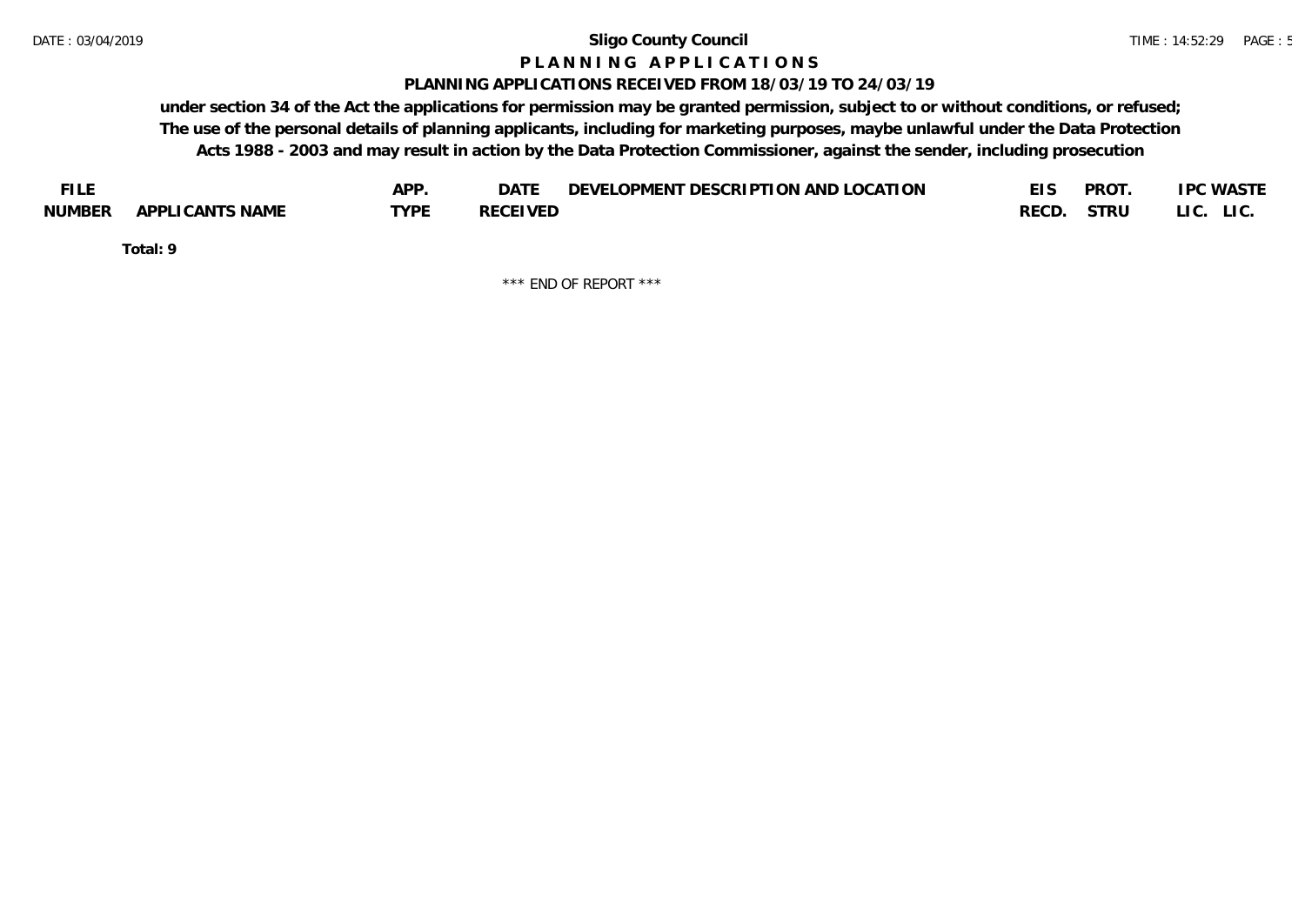# **P L A N N I N G A P P L I C A T I O N S**

### **PLANNING APPLICATIONS GRANTED FROM 18/03/2019 TO 24/03/2019**

**in deciding a planning application the planning authority, in accordance with section 34(3) of the Act, has had regard to submissions** 

**or observations recieved in accordance with these Regulations;**

**The use of the personal details of planning applicants, including for marketing purposes, maybe unlawful under the Data Protection Acts 1988 - 2003 and may result in action by the Data Protection Commissioner, against the sender, including prosecution.**

| <b>FILE</b>   |                                    | APP.         | <b>DATE</b>     |                                                                                                                                                                                                                                                                | M.O.        | M.O.          |
|---------------|------------------------------------|--------------|-----------------|----------------------------------------------------------------------------------------------------------------------------------------------------------------------------------------------------------------------------------------------------------------|-------------|---------------|
| <b>NUMBER</b> | APPLICANTS NAME                    | <b>TYPE</b>  | <b>RECEIVED</b> | DEVELOPMENT DESCRIPTION AND LOCATION                                                                                                                                                                                                                           | <b>DATE</b> | <b>NUMBER</b> |
| 19/24         | Strategic Capital Investments ICAV | P            | 30/01/2019      | Development consisting of a) Amalgamation of retail<br>units 22 and 23 to a combined floor area of 118m2,b)<br>Change of use of Units 22 and 23 from retail to use as<br>medical practice and all associated site development<br>works and services provision. | 19/03/2019  | P115/19       |
|               |                                    |              |                 | Unit 22/23<br>Quayside Shopping Centre<br>Quay Street<br>Sligo F91 VH26                                                                                                                                                                                        |             |               |
| 19/29         | Jim Gavin                          | $\mathsf{R}$ | 31/01/2019      | for development consisting of the retention of a single<br>storey extension to the gable of existing dwelling house                                                                                                                                            | 19/03/2019  | P112/19       |
|               |                                    |              |                 | No. 17 Castlegrove<br>Ballymote<br>Co. Sligo                                                                                                                                                                                                                   |             |               |
| 19/32         | Phibro Animal Health Ltd.          | P.           | 01/02/2019      | development consisting of construction of a single storey<br>link corridor extension to the existing Animal Health<br>Facility.<br>Finisklin Business Park<br>Finisklin Road<br>Sligo<br>F91 R772                                                              | 21/03/2019  | P116/19       |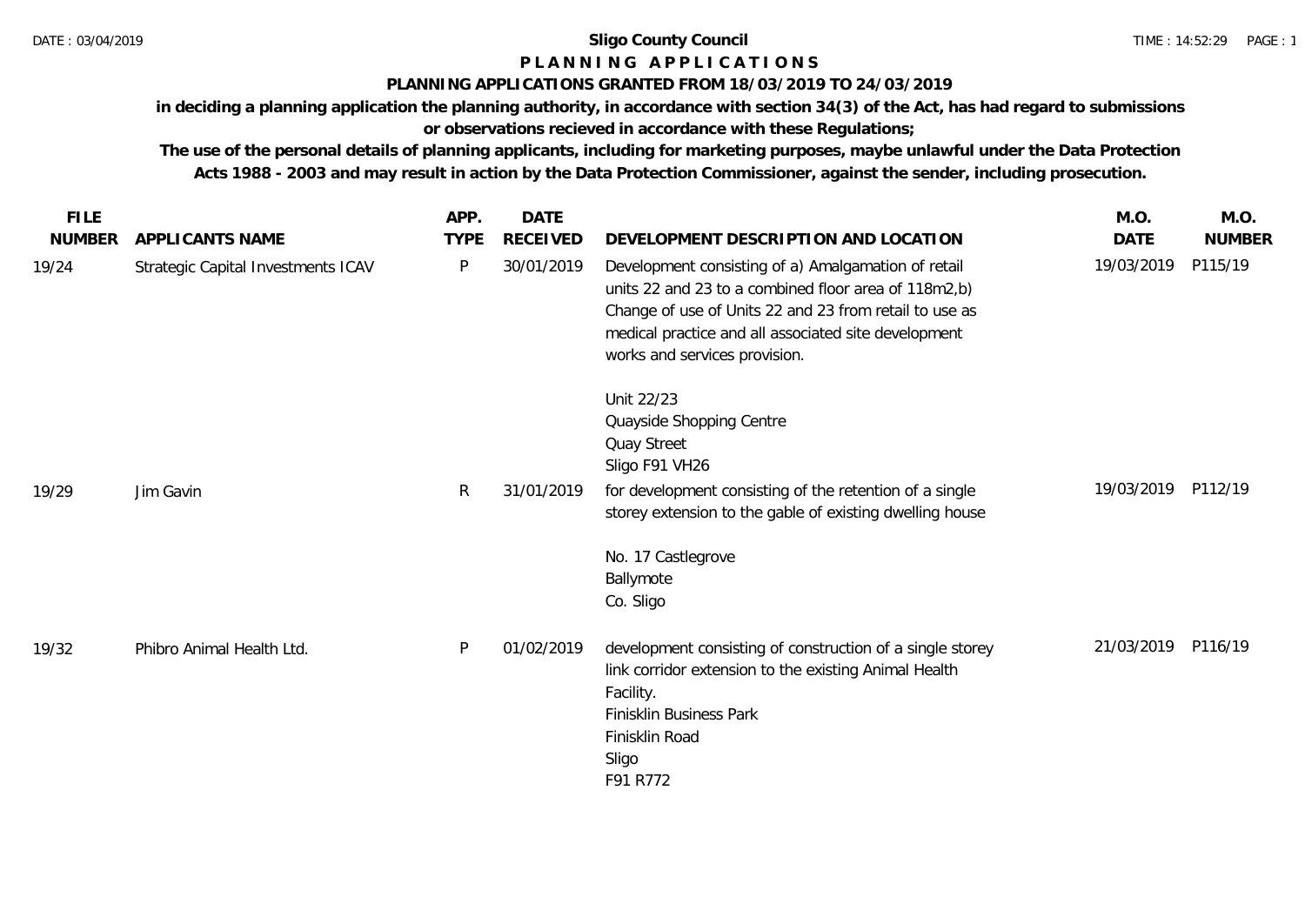# **P L A N N I N G A P P L I C A T I O N S**

### **PLANNING APPLICATIONS GRANTED FROM 18/03/2019 TO 24/03/2019**

**in deciding a planning application the planning authority, in accordance with section 34(3) of the Act, has had regard to submissions** 

**or observations recieved in accordance with these Regulations;**

**The use of the personal details of planning applicants, including for marketing purposes, maybe unlawful under the Data Protection Acts 1988 - 2003 and may result in action by the Data Protection Commissioner, against the sender, including prosecution.**

| <b>FILE</b> |                          | APP. | DATE            |                                                                                                                                                                                                                                                                                                                                                                                                                                                                                                                                                                                | M.O.       | M.O.    |
|-------------|--------------------------|------|-----------------|--------------------------------------------------------------------------------------------------------------------------------------------------------------------------------------------------------------------------------------------------------------------------------------------------------------------------------------------------------------------------------------------------------------------------------------------------------------------------------------------------------------------------------------------------------------------------------|------------|---------|
| NUMBER      | APPLICANTS NAME          | TYPE | <b>RECEIVED</b> | DEVELOPMENT DESCRIPTION AND LOCATION                                                                                                                                                                                                                                                                                                                                                                                                                                                                                                                                           | DATE       | NUMBER  |
| 19/39       | Brian & Annette Stephens | P    | 11/02/2019      | development consisting of provision of a 24.09sqm<br>single storey extension to the existing single storey<br>detached dwelling house, internal and external alterations<br>including modification of the existing attached garage<br>and utility space to provide 1 no. additional bedroom and<br>bathroom, the provision of external terrace areas<br>(60sqm) and associated landscaping works, a new shed,<br>the resurfacing of the existing driveway and the widening<br>of the existing vehicular access from the public road.<br>Kilcologue<br>Mullaghmore<br>Co. Sligo | 21/03/2019 | P117/19 |

**Total: 4**

\*\*\* END OF REPORT \*\*\*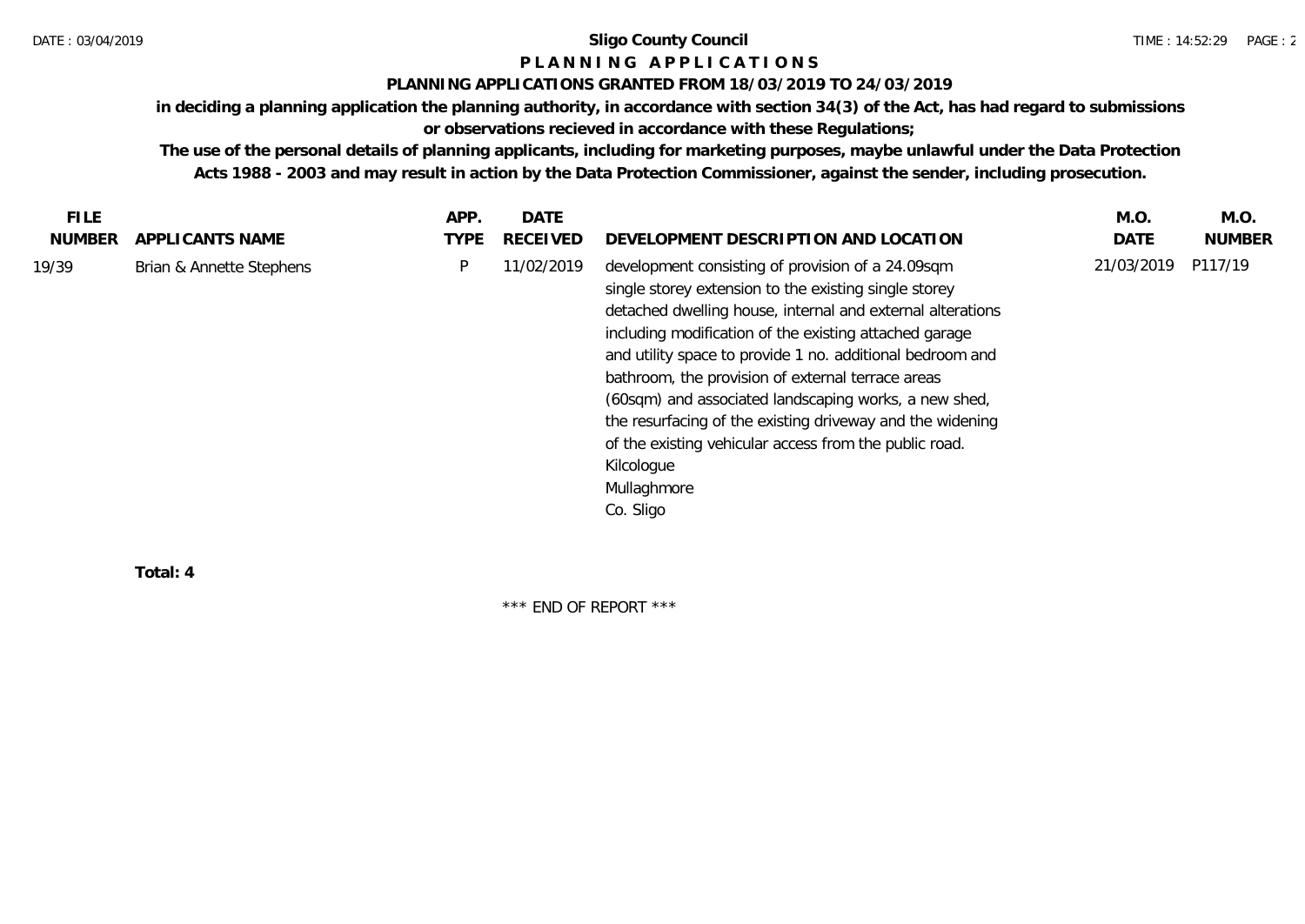# **P L A N N I N G A P P L I C A T I O N S**

#### **PLANNING APPLICATIONS REFUSED FROM 18/03/2019 TO 24/03/2019**

**in deciding a planning application the planning authority, in accordance with section 34(3) of the Act, has had regard to submissions or observations recieved in accordance with these Regulations;**

**The use of the personal details of planning applicants, including for marketing purposes, maybe unlawful under the Data Protection Acts 1988 - 2003 and may result in action by the Data Protection Commissioner, against the sender, including prosecution.**

| <b>FILE</b>   |                                                     | A DE | $\sim$ $\sim$ $\sim$<br>DA I | <b>ENT DESCRIPTION AND</b><br>$\cap$ nn.<br>)E\/F<br>. JIEN L<br>பட | IVI.U       | IVI.U         |
|---------------|-----------------------------------------------------|------|------------------------------|---------------------------------------------------------------------|-------------|---------------|
| <b>NUMBER</b> | <b>ANTS NAME</b><br>A DDI<br>$\sqrt{2}$<br>CAN<br>u | TVDL | ◡⊢                           | <b>OCATION</b>                                                      | <b>DATF</b> | <b>NUMBER</b> |

/

**Total: 0**

\*\*\* END OF REPORT \*\*\*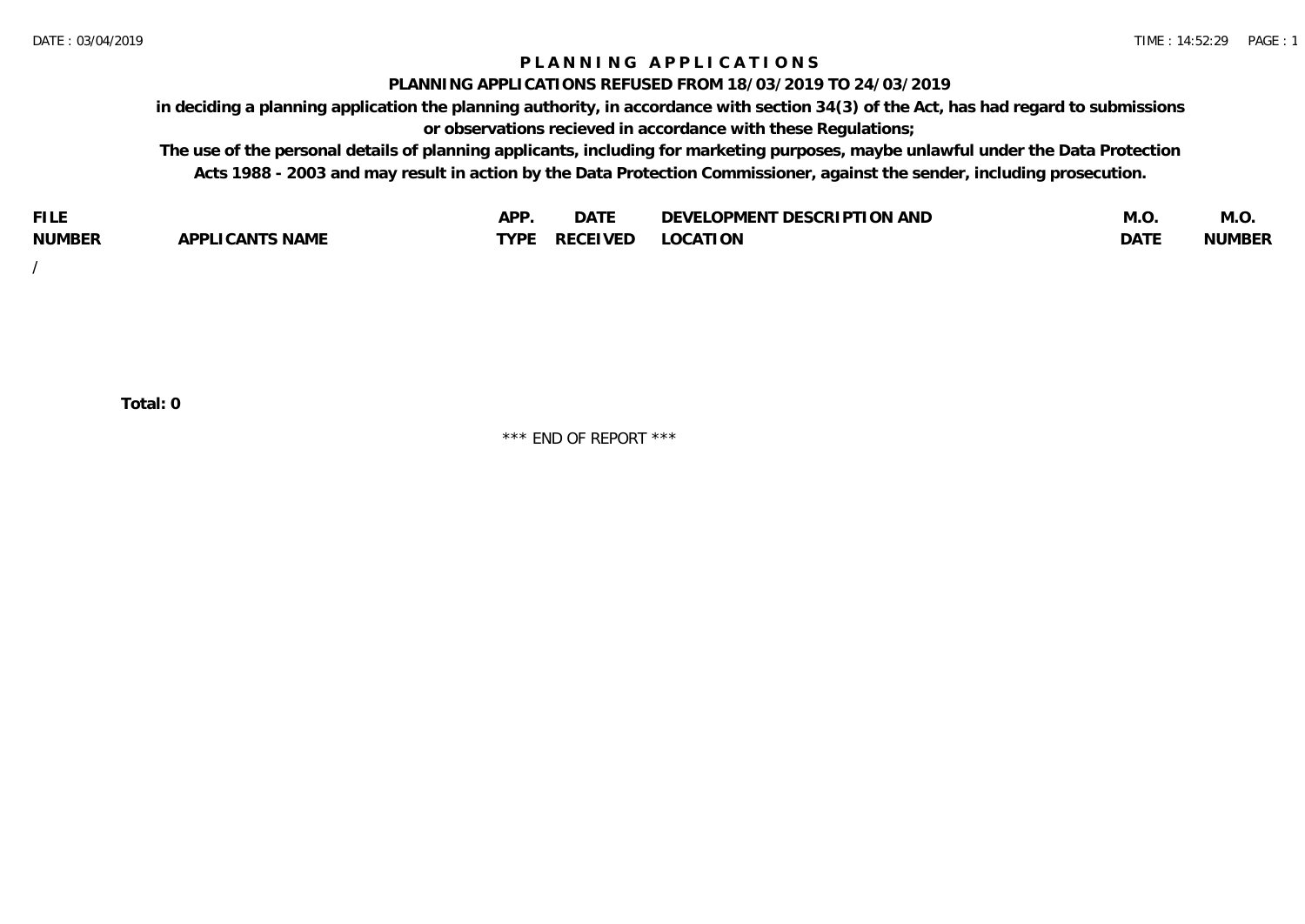# **A N B O R D P L E A N A L A APPEAL DECISIONS NOTIFIED FROM 18/03/2019 TO 24/03/2019**

| <b>FILE</b><br>NUMBER | APPLICANTS NAME<br>AND ADDRESS                                                                 | APP.<br><b>TYPE</b> | <b>DECISON</b><br>DATE | L.A.<br>DEC. | DEVELOPMENT DESCRIPTION AND LOCATION                                                                                                                                                                                                             | B.P.<br>DEC. DATE | <b>DECISION</b> |
|-----------------------|------------------------------------------------------------------------------------------------|---------------------|------------------------|--------------|--------------------------------------------------------------------------------------------------------------------------------------------------------------------------------------------------------------------------------------------------|-------------------|-----------------|
| 18/339                | Carmel Feeney & Aine<br>McManus<br>6 Cois Re Apartments<br>Top Road<br>Strandhill<br>Co. Sligo | P                   | 12/10/2018             | $\mathsf{R}$ | for development consisting of the erection of a two<br>storey split level dwelling house, incorporating<br>'granny flat', provision of a detached domestic<br>garage, provision of an effluent treatment system<br>and all associated site works | 20/03/2019        | REFUSED         |
|                       |                                                                                                |                     |                        |              | Larass Td<br>Strandhill<br>Co. Sligo                                                                                                                                                                                                             |                   |                 |
| 18/353                | Kevin Egan Cars Ltd.<br>Drumaskibole<br>Carraroe<br>Co. Sligo                                  | P                   | 28/01/2019             | C            | Development consisting of (a) Construction of a<br>used car prep building circa 510 sq.m., (b) Proposed<br>new boundary treatments on the southern site<br>boundary and all associated site development works<br>and services provision.         | 19/03/2019        | REFUSED         |
|                       |                                                                                                |                     |                        |              | Drumaskibole<br>Carraroe<br>Co. Sligo                                                                                                                                                                                                            |                   |                 |
|                       | Total:                                                                                         | $\overline{2}$      |                        |              |                                                                                                                                                                                                                                                  |                   |                 |

**\*\*\*\*\*\*\*\*\*\*\*\* END OF REPORT \*\*\*\*\*\*\*\*\*\*\*\***